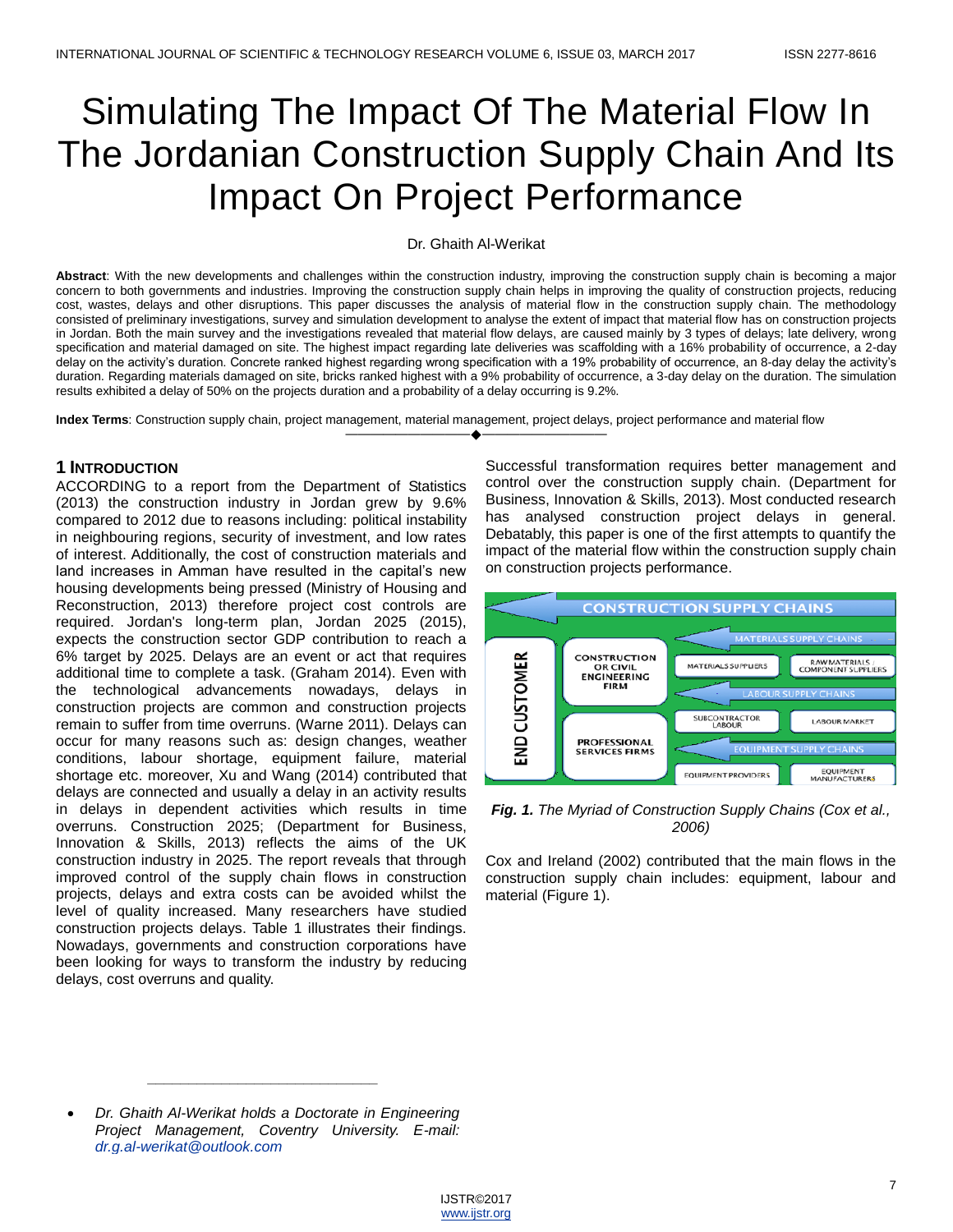#### *TABLE 1*

#### *Summary of previous studies of the causes of construction projects delays*

| <b>RESEARCHER</b>           | <b>COUNTRY</b>                       | <b>DELAYS MAJOR FACTORS</b>                                                                                                                                               |  |
|-----------------------------|--------------------------------------|---------------------------------------------------------------------------------------------------------------------------------------------------------------------------|--|
| AL-MOMANI (2000)            | <b>JORDAN</b>                        | POOR DESIGN, WEATHER CONDITIONS, LATE DELIVERIES, DESIGN CHANGES.                                                                                                         |  |
| KOUSHKI ET AL. (2005)       | <b>KUWAIT</b>                        | CHANGING ORDERS, WEATHER CONDITIONS, CLIENT'S FINANCIAL PROBLEMS AND<br>CLIENT UNFAMILIARITY WITH THE CONSTRUCTION PROCESS.                                               |  |
| FRAIDI AND EL-SAYEGH (2005) | <b>UNITED ARAB EMIRATES</b><br>(UAE) | SLOW PLANS APPROVALS, POOR EARLY PLANNING, LABOURS SHORTAGE, POOR<br>MANAGEMENT ON SITE, LOW LABOURS PRODUCTIVITY, CLIENT'S SLOW DECISION<br>TAKING AND CHANGE IN DESIGN. |  |
| ASSAF AND AL-HEJJI (2006)   | <b>SAUDI ARABIA</b>                  | PAYMENTS, ARCHITECTURE DELAYS, MATERIALS PROBLEMS, LABOUR SHORTAGE,<br>POOR MANAGEMENT, DESIGN ERRORS AND GOVERNMENTAL APPROVALS                                          |  |
| G. SWEIS ET AL. (2008)      | <b>JORDAN</b>                        | LABOUR SHORTAGE, UNQUALIFIED LABOURS, MATERIAL SHORTAGE, PROBLEMS AND<br>SHORTAGE OF EQUIPMENT AND FINANCIAL DIFFICULTIES                                                 |  |
| <b>TUMI (2009)</b>          | <b>I IBYA</b>                        | DESIGN CHANGES, MATERIAL SHORTAGE, POOR MANAGEMENT AND FINANCIAL<br><b>DIFFICULTIES</b>                                                                                   |  |
| <b>KIKWASI (2012)</b>       | <b>TANZANIA</b>                      | PAYMENTS DELAYS, DESIGN CHANGES, POOR MANAGEMENT, INFORMATION DELAYS,<br>FINANCIAL DIFFICULTIES AND DISAGREEMENTS BETWEEN CONTRACTORS AND SUB-<br><b>CONTRACTORS</b>      |  |
| <b>KUMAR (2016)</b>         | <b>INDIA</b>                         | POOR MANAGEMENT AND INADEQUATE CONTRACTORS WORK                                                                                                                           |  |
| <b>BEKR (2016)</b>          | JORDAN                               | POOR PLANNING, MATERIAL SHORTAGE, EQUIPMENT SHORTAGE, LABOUR SHORTAGE<br>AND POOR PLANNING AND MANAGEMENT                                                                 |  |

Managing the material flow is important in the construction project life cycle. Donyavi and Flanagan (2009) stated that there are five categories in the process of managing materials and failure to address them may result in some problems and delays. The categories are: Specification and measurement, the purchasing and procurement process, transportation to site, order checking, offloading and on site storing, financial and administrative payment process, material use on site and wastes removing. Another concern is inaccurate material planning which may lead to the following risks: contract overrun time and not being able to meet the contracts obligation to submit the project at the agreed time to the client due to the lack of materials, over ordering materials may tie up the contractor's finances as it has cash flow implications and on the other hand, the over ordered materials may disrupt the construction site and take additional storage place that can be used for other activities. (Sears 2015)

#### **2 PROBLEM STATEMENT**

Despite many researchers contributing that material management has an impact on projects performance (Gulghane and Khandve, 2015; Barry et al. 2014; Alanjari et al. 2014; Aziz, 2013; Sardroud, 2012), so far no research has been conducted to analyse the impact of material flow on projects performance in separation to the other elements of the construction supply chain has been conducted. This opens an opportunity to conduct a research. The main intention of this research is to analyse the extent to which material flow impacts construction projects performance in terms of delays.

#### **3 RESEARCH DESIGN AND METHODOLOGY**

Preliminary investigations, survey and simulation scenarios development were adopted in this research as explained next

#### **3.1 The preliminary investigations**

Over the period of 3 months, site visits were conducted at two residential housing projects, both of which were located in Amman, Jordan. The construction work was being carried out by two independent contractors. Useful information was obtained by observations to general project meetings, projects documents and suppliers documents. Material flow related delays were observed on sites including: random delivery times, wrong specifications/ quantity, damaged materials.

#### **3.2 Survey**

The main aim of the survey was to gather data required to develop the simulation scenario. The questionnaires aimed to get a wide response from professionals, engineers, consultants and management members of the construction industry in Jordan. Figure 2 represents the questionnaire respondents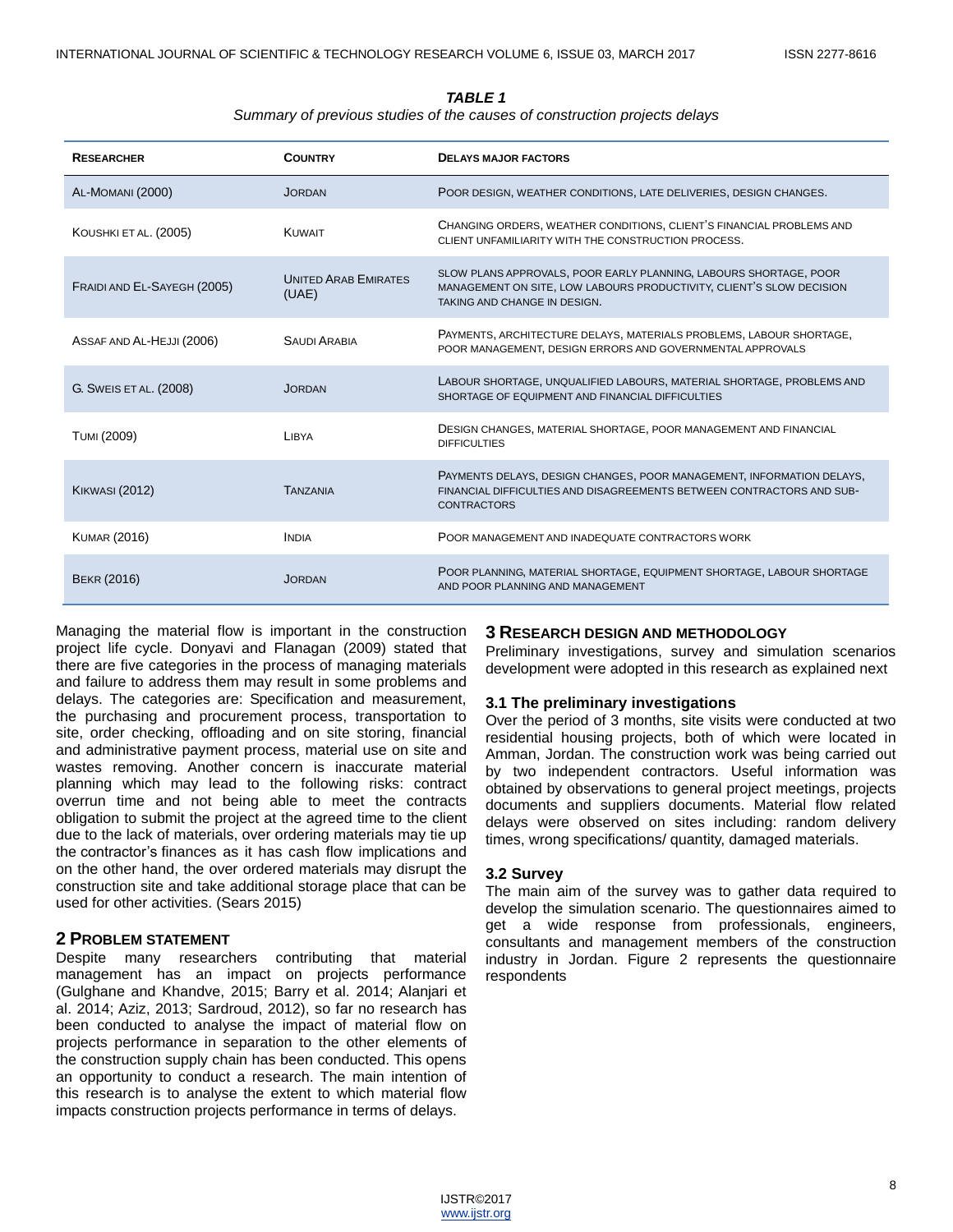

*Fig. 2. Survey Respondents.*



*Fig. 3. Simulation Scenario Development*

The questionnaire helped in getting the respondents to identify delays related to the material flow. the questionnaire included the following questions; (1) Do you receive the ordered material on time? If not, please specify the material, the potential delay in days and the probability of that occurring. (2) Do you receive the exact material which you ordered? If not, please specify the material, the potential delay in days to exchange the material and the probability of that occurring (3) Does any of the material get damaged whilst on site? If so, please specify the material, the potential delay in days to exchange the material and the probability of that occurring.

## **3.3 Simulation Scenario Development**

The critical path network obtained from the skeleton level of a typical medium scale residential housing project, one of the construction projects visited, was analysed for activities relating to the material flow on MS-project 2007 software. To investigate and quantify the effect of material flow on the residential housing project, a comparison of the most likely versus the most pessimistic activity durations was conducted. Figure 3 illustrates the steps in developing the simulation scenario. The following equation clarifies the process of calculating delays in the simulation scenario.



*Fig. 4. Examples from the Simulation Results*

*TABLE 2 Comparison Of Scenarios: Actual Versus Material Flow Delay*

| <b>Scenario</b>       | <b>Duration</b><br>(Days) | Delay (Days) | Delay $(\%)$ |
|-----------------------|---------------------------|--------------|--------------|
| Actual                | 135                       |              |              |
| <b>Material Delay</b> | 263                       | 125          | 90%          |

Activities pessimistic duration = pessimistic duration  $+$  highest pessimistic potential delay form main survey

## **4 ANALYSIS AND DISCUSSION**

The simulation results presented in Table 2 indicate that the project was delayed by 50% of its duration. That huge impact reveals the importance of managing the material flow as it can lead to overrun costs and delays. Moreover, the results of the main survey suggested, the average probability of the material flow delay's occurrence is 9.2%. Figure 4 displays examples from the simulation scenario. The main survey results suggest that material flow delays can be the result of three main sources: late delivery, wrong specifications or quantity, and damaged materials on site as can be seen in Figure 5. The results suggest that the highest problem in materials flow is materials delivered with wrong quantity or specifications which can be due to a problem in the supplier's company and/or the contractor's company. Using shared applications and IT software can help to ensure the right quality and quantity has been ordered and processed from both parties.



*Fig. 5. Main Survey results: Sources of Material Flow Delays and their Probability of Occurrence*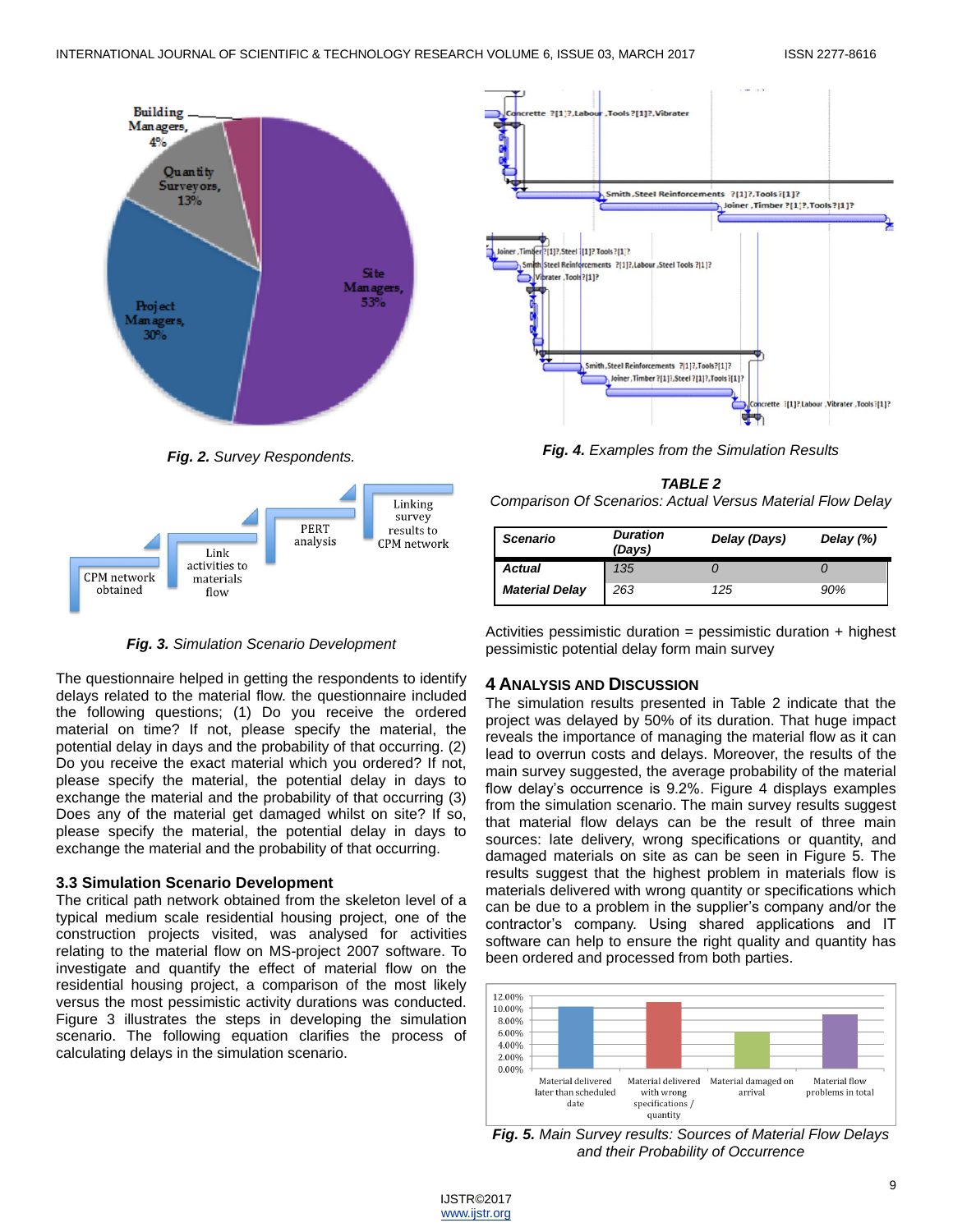Moreover, the results from the simulation scenario and the main survey suggest that material flow plays a major role in project delays thus impacting on project activities causing delays and additional costs. In addition, materials cost is an important aspect to discuss as it represents a percentage of the total project cost and may cause financial disruptions to the material flow in the project. Accurate material planning plays a major role in projects success. Consequently, the distribution, transportation, handling of materials and consumption monitoring should be managed and planned accurately by an experienced and competent staff member. Other problems that may disrupt the process of material flow in the construction industry are:

- 1. Late material orders result in project delays
- 2. Random times of material deliveries results in interrupting works and causing delays.
- 3. Lost or damaged material because it was stolen or kept in insecure storage places.

This discussion suggests that the Jordanian construction industry has some problems regarding materials management. Failure to deal with this crucial element of the construction chain may result in delays and additional costs. The following presents possible solutions for material delay problems:

**1. Initiation of long-term relationships between contractors and suppliers**. Supply chain partnerships have proved important in the manufacturing industry and have resulted in many gains such as: shorter product development, inventory reductions, improved delivery service, increased market share and improved quality. This can open an opportunity for the construction industry to gain from the manufacturing industry experience. (Dornfeld 2012).

- **2. Supplier early involvement with the contractor in the design stage.** Giving suppliers the opportunity to discuss the different aspects in the design stage of a project may help the main contractor in improving the projects plan in terms of available material, specifications and other issues from the supplier's perspective. Moreover, the early involvement of suppliers helps in increasing their awareness to the problems that can be a result of the material flow process, delivery and material planning issues. Figure 6 represents the most pessimistic material delays, was used in developing the simulation scenario, based on the main survey results.
- **3. Enhancing communication channels with suppliers**. The use of information technology can help both suppliers and contractors to place an order, check it, trace it and pay for it. Using a shared system or application between suppliers and contractors can help them both to make sure that all information regarding orders is shared accurately between them and can help in avoiding any problems in orders. As an example, Electronic document management (EDM) is an information system that can be used.



IJSTR©2017 www.ijstr.org